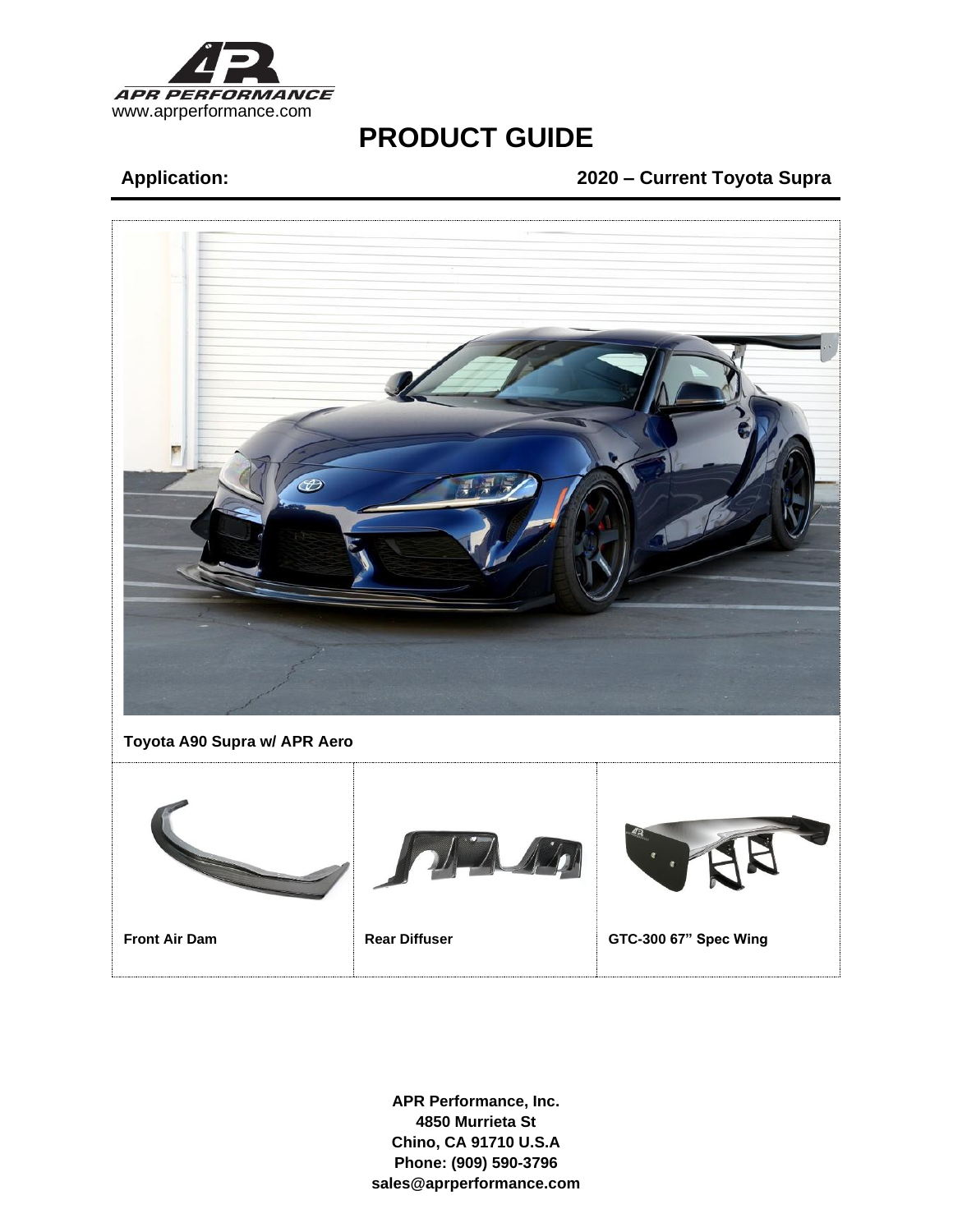

# **Application: 2020 – Current Toyota Supra**



## **Carbon Fiber Front Bumper Canards**

APR Front Bumper Canards are the perfect answer to aerodynamically tune the handling for the front of a car. Made of lightweight and durable carbon graphite composites, APR Front Bumper Canards help increase front downforce at high speeds. The added downforce stabilizes the cars chassis during hard cornering and increases traction for faster lap times.

### **2020 – Current Toyota Supra** SKU: AB-330902

Price: \$443

## **Carbon Fiber Cooling Plate**

The flow of air is not only limited to the outside of a car. To maximize cooling capabilities, a radiator needs a direct flow of air to allow an engine to maintain consistent temperatures on the racetrack. Because of structural gaps above the radiator, the flow of air could escape making the radiator not as efficient as it could be. To help improve the flow of air into the radiator, APR Carbon Fiber Radiator Cooling Plates can be utilized to channel the flow of air directly to the radiator. This will improve the efficiency of the radiator while adding a high-tech, race inspired look to your

## **2020 – Current Toyota Supra**

SKU: CF-330901 Price: \$569

## **Carbon Fiber Front Air Dam**

Underbody components such as front air dams, undertrays, and rear diffusers are essential for maximizing aerodynamic performance.

## **2020 – Current Toyota Supra** SKU: FA-330901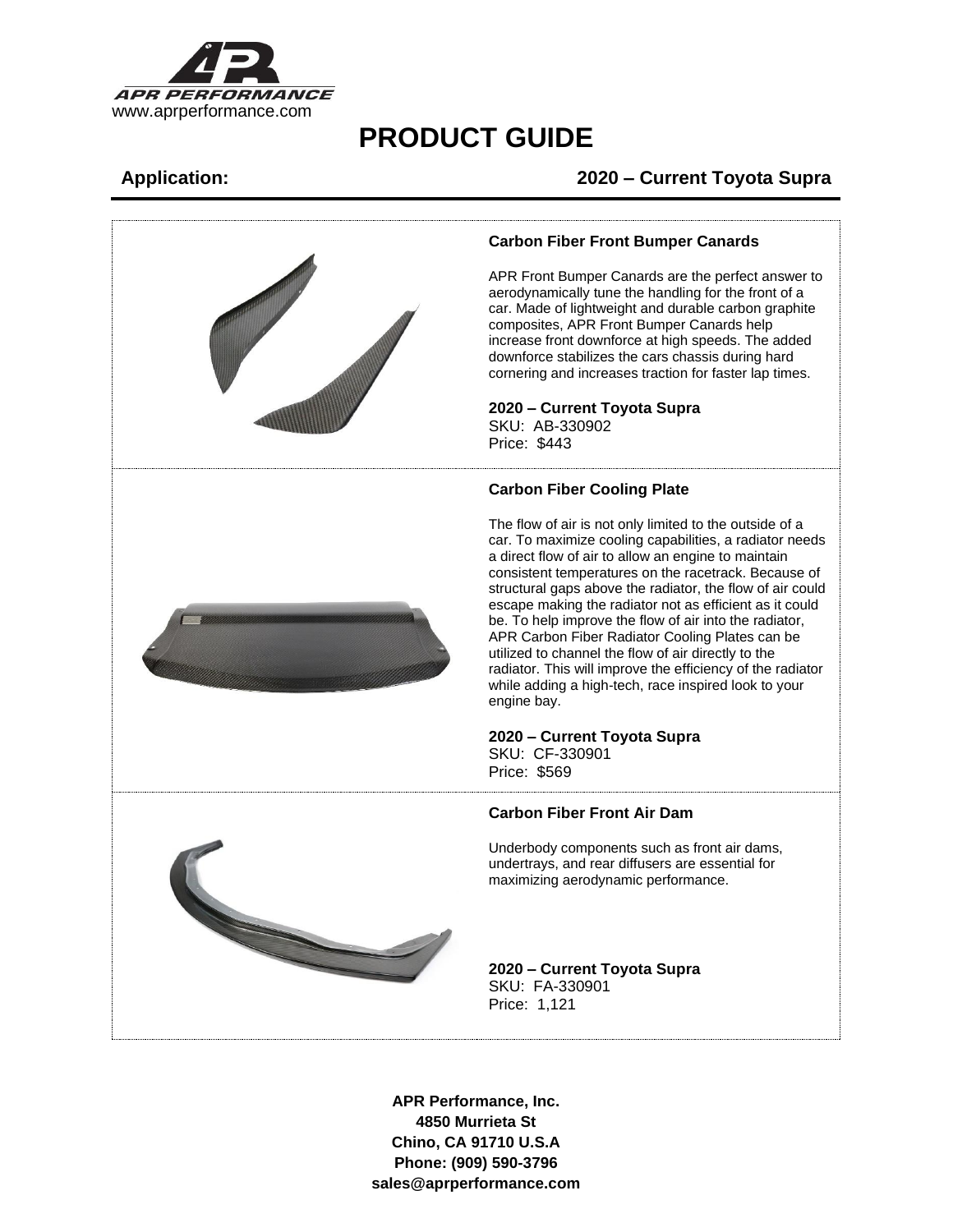

# **Application: 2020 – Current Toyota Supra**

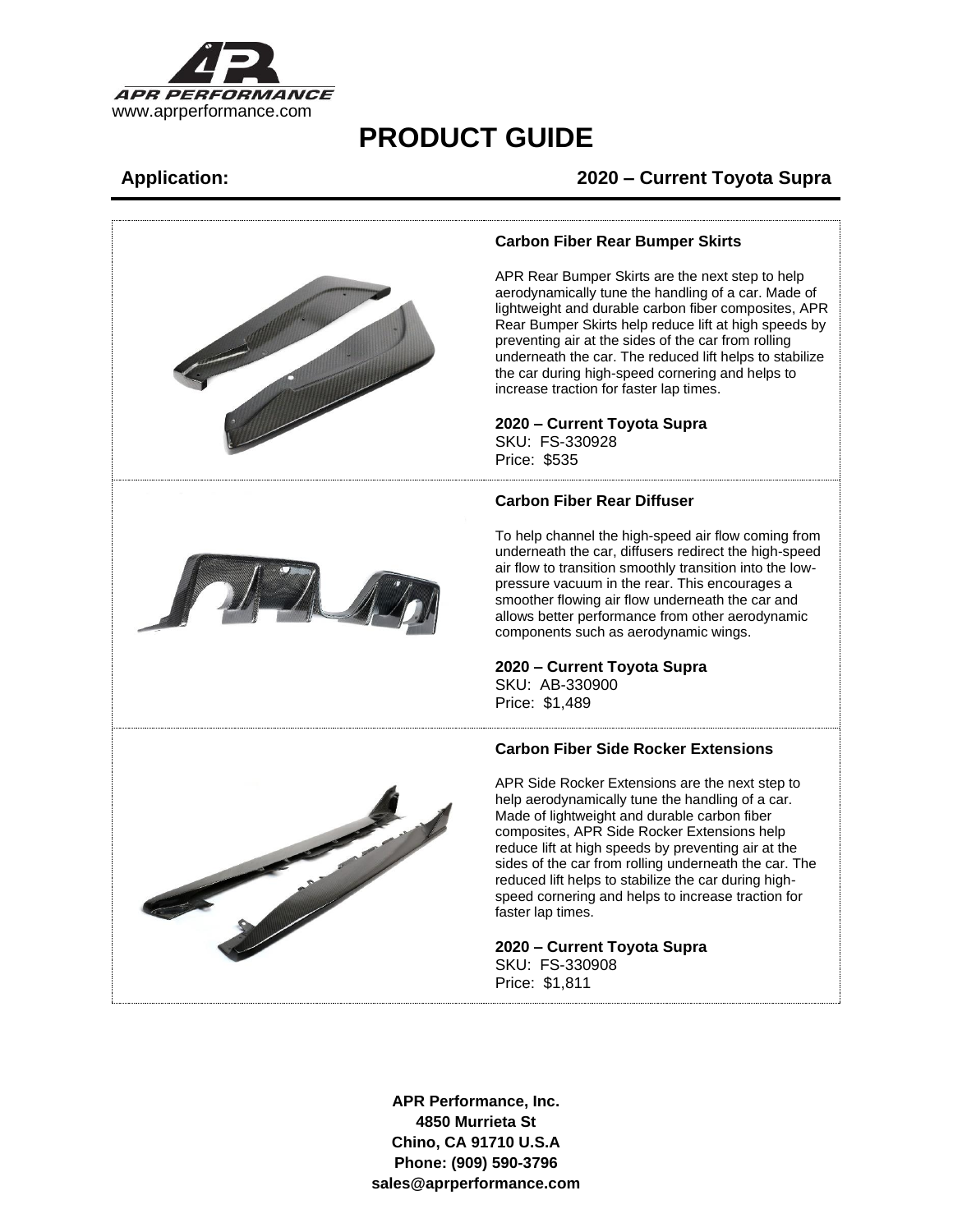

# **Application: 2020 – Current Toyota Supra**



### **Carbon Fiber Front Wind Splitter**

To combat the effects of front-end lift, APR Front Wind Splitters are utilized to give extra traction and control in the front of a car. By creating a highpressure area on top of the wind splitter, high pressure air flow is restricted to flow underneath a car. With low pressure below the car, the effect of lift is reduced, and a driver can gain from the extra traction and control.

**2020 – Current Toyota Supra** SKU: CW-330020 Price: \$630

### **Carbon Fiber GTC-300 Adjustable Wing**

Each GTC Series airfoil is composed of lightweight and durable carbon fiber reinforced polymer (CFRP) composite materials. These airfoils contain prepregnated woven carbon fiber sheets for superior strength and low weight. All CFRP airfoils are made using pre-pregnated composite manufacturing processes (i.e. high-temperature autoclave and vacuum bagging) in high-quality aluminum billet molds.

### **2020 – Current Toyota Supra 67"** SKU: AS-106723 Price: \$2,574

**2020 – Current Toyota Supra 61"** SKU: AS-106123 Price: \$2,574